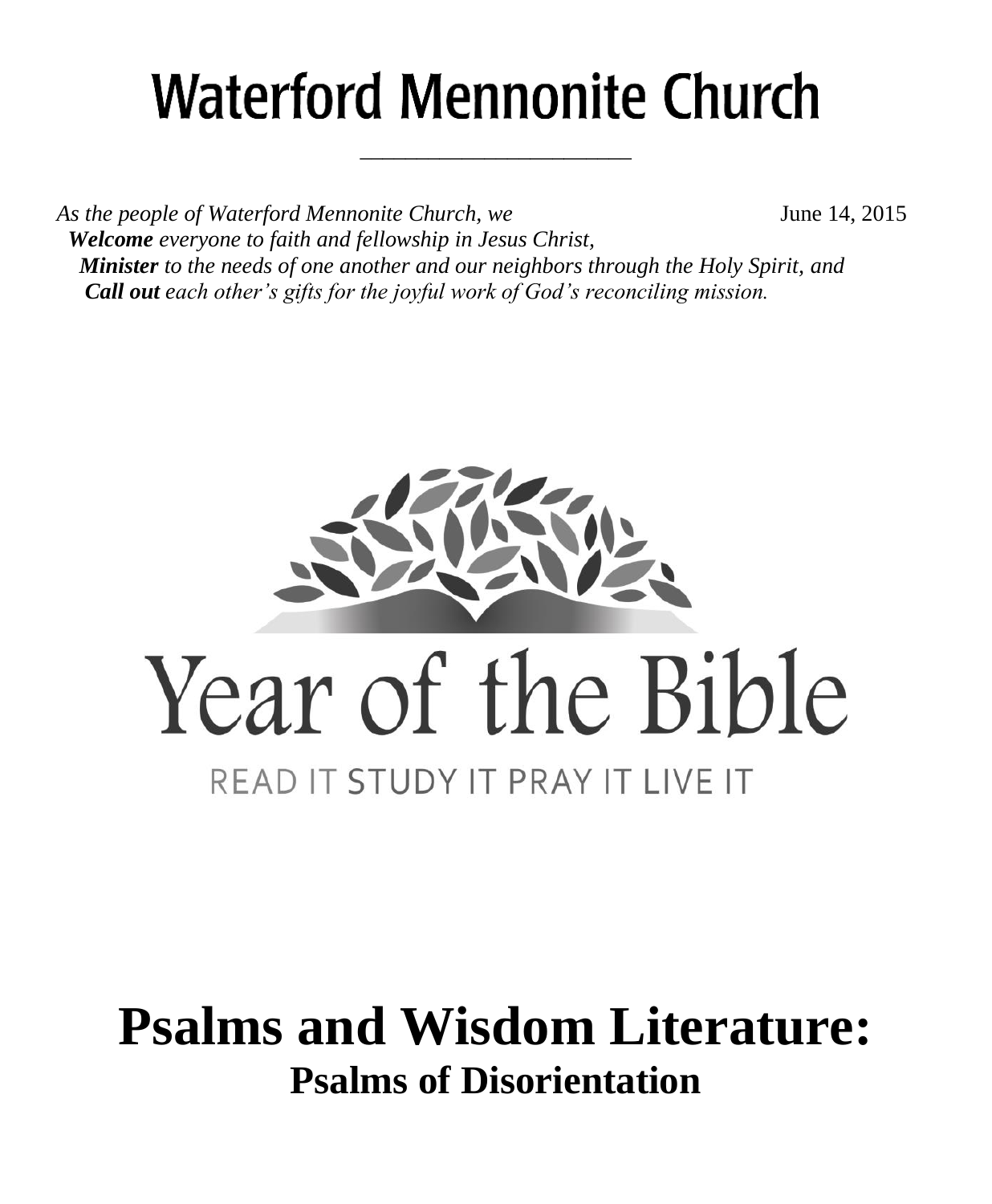| Prelude                           |                                                                                          | Lorraine Reinford              |
|-----------------------------------|------------------------------------------------------------------------------------------|--------------------------------|
| Gathering song                    | Here in this place                                                                       | Kent Myers<br>H 6              |
| Welcome Call to Worship           |                                                                                          | Debbie Fath                    |
| Peace Lamp                        |                                                                                          |                                |
| Songs of worship                  | Blessed Savior, we adore thee<br>I want Jesus to walk with me<br>Healer of our every ill | H 107<br>H 439<br>H 377        |
| A personal Psalm                  |                                                                                          | <b>Steve Fath</b>              |
| Congregational responsive reading |                                                                                          | Psalm 13                       |
| Song of worship                   | Come bring your burdens to God                                                           | SS 50                          |
| Offering                          | Please pass the friendship pads as we give our offerings.                                | Brian and Lisa Keim and family |
| Children's time                   |                                                                                          | Debbie Fath                    |
| <b>Scripture Presentation</b>     | Psalm 13                                                                                 | Veronica Berkey                |
| Sermon                            | "Psalms of Disorientation"                                                               | Cindy Voth                     |
| Song of response                  | When from the darkness                                                                   | SJ 102                         |
| God's work among us               |                                                                                          | Doug Cuney                     |
| Congregational prayer             |                                                                                          | Tim Burkholder                 |
| Benediction                       |                                                                                          |                                |
| Sending Song                      | God be with you                                                                          | H 430                          |
|                                   | $H = Hymnal$ : A Worship Book; $SI = Sing$ the Journey; $SS = Sing$ the Story            |                                |

\*We light the peace lamp every Sunday to lament all unnecessary and violent loss of life around the world.

**Living Stream Worship: Both services are live streamed at** [www.waterfordchurch.org](http://www.waterfordchurch.org/)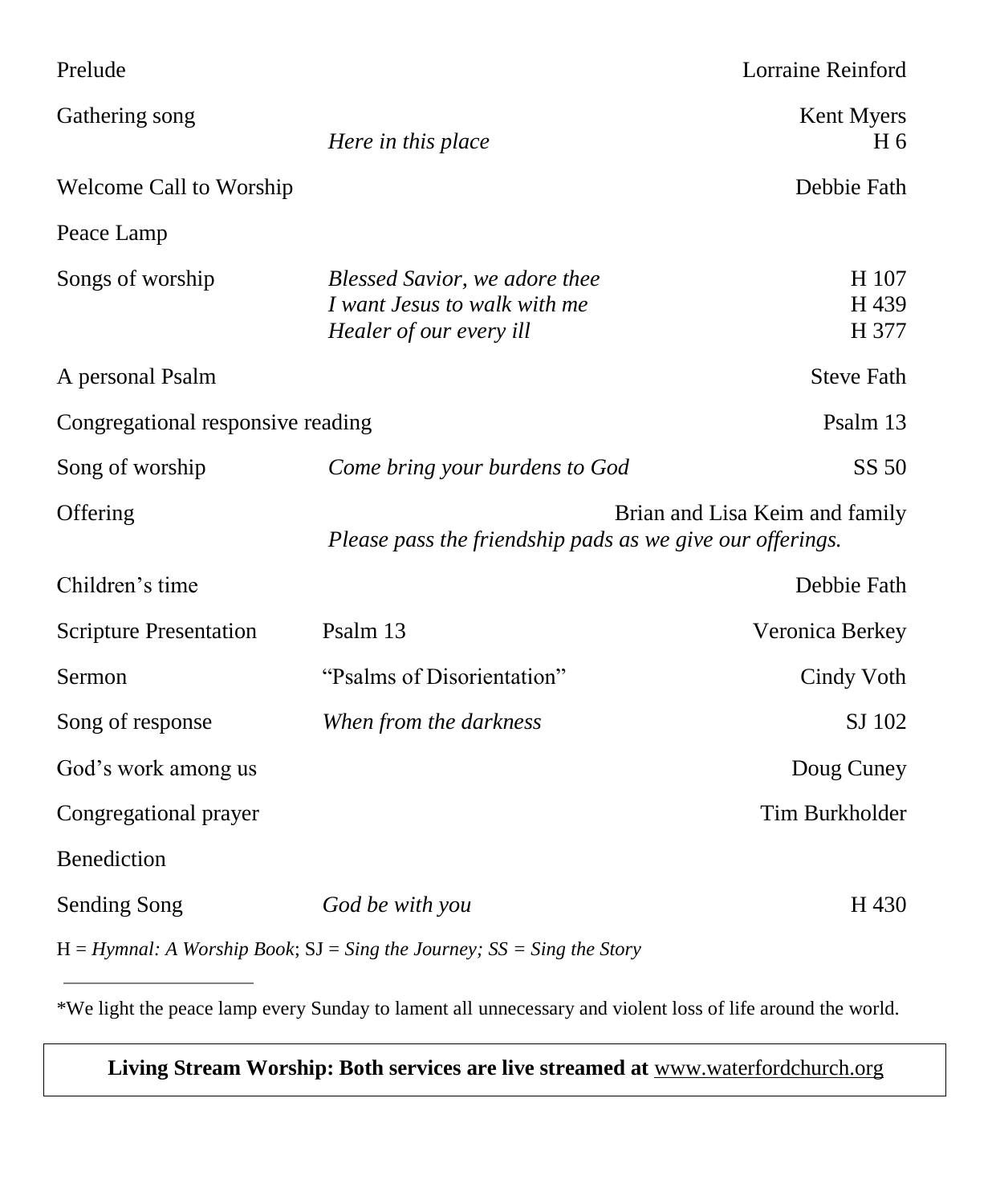#### **Prayers for Brothers and Sisters**

*Sandy Kauffman* having knee replacement surgery on Monday.

*WMC Pastors and Delegates* joining others from across our conference later this week to attend *IN-MI Mennonite Conference meetings* in Indianapolis.

*Frank Kauffman* dealing with ongoing health problems.

*WMC Ministry Teams* meetings this week: Adult Nurture & Care, Creation Care, and Senior Adult, Facilities and Finance and Ministry Leadership Council.

*Emma Bontrager (F), Cedric Brenneman (F), Kassy Miller (F), Lindsey Daniels (A), and Tyler Daniels (A)* taking part in faith formation activities through camp this week at Camp Friedenswald or Amigo Centre.

Instituto Bíblico Anabautista tutor, *Meliton Viveros Arriaga*, that God's wisdom and guidance be with him as he leads students in their weekly classes.

*WMC Young Adult Emily Bowman* serving with Mennonite Central Committee in Honduras.

*Administrators, faculty, staff, and students* at Benin Bible Institute.

*Churches in South Korea* as they discern how to minister in their communities following the outbreak of the MERS virus.

#### **Welcome, Guests**

Large print copies of the bulletin and the hymnal and hearing aid systems are available from the ushers. Sermon boards for children are available at the back door; please pick one up as you enter. You are encouraged to bring infants through age two children to the nursery. Pick up the newsletter, *Buzz,* from the welcome kiosk in the foyer.

#### **Welcome Team**

| Greeter/Hosts  | Elmer and Deloris Wyse; Jon. and Mary Ann Wieand                             |
|----------------|------------------------------------------------------------------------------|
| Ushers         | Bruce Snyder, Dennis Myers $(1st)$ ;                                         |
|                | Glenn Reinford, Ed Swartzendruber, Wade Ramer $(2^{nd})$                     |
| <b>Nursery</b> | Cindy & Micaela Yoder $(1st)$ ; Vicki Weirich, Jan Swartzendruber (nurture); |
|                | Melissa & Maddie Chupp $(2^{nd})$                                            |
| Audiovisual    | Shawn Stutzman, Karen Sommers, Nathan Berkey                                 |

### **Today**

| $8:00/10:45$ a.m. Worship |                                   |
|---------------------------|-----------------------------------|
| $9:15$ a.m.               | Coffee and fellowship             |
| $9:30$ a.m.               | Nurture hour—classes for all ages |